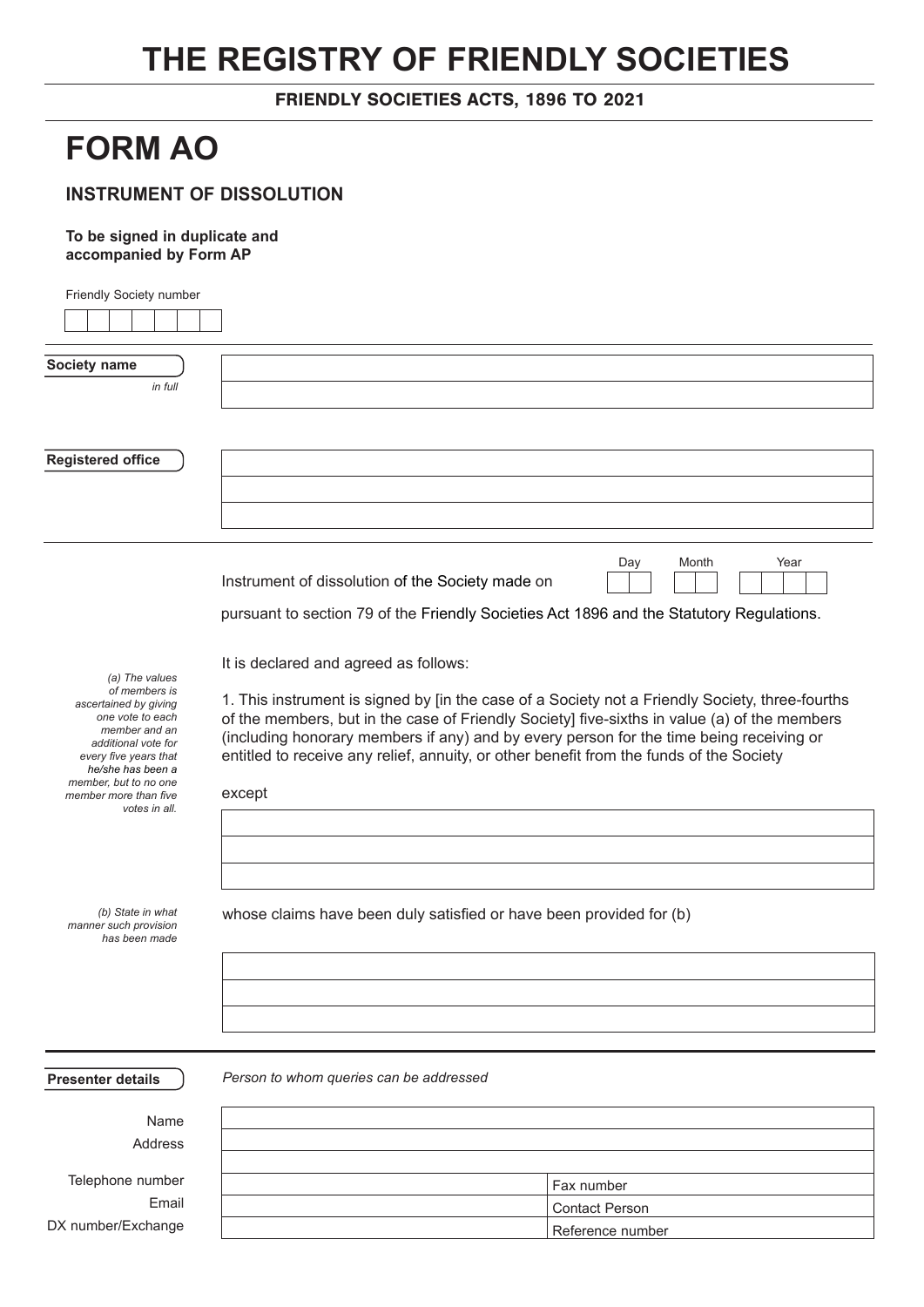| Assets & Liabilities)                              | 2. The assets and liabilities of the Society are as follows (c):-                                                                                                                                                                                                         |   |               |  |  |
|----------------------------------------------------|---------------------------------------------------------------------------------------------------------------------------------------------------------------------------------------------------------------------------------------------------------------------------|---|---------------|--|--|
| $(c)$ Here set forth the<br>assets and liabilities | <b>ASSETS</b>                                                                                                                                                                                                                                                             | € | $\mathsf{C}$  |  |  |
| in detail                                          |                                                                                                                                                                                                                                                                           |   |               |  |  |
|                                                    |                                                                                                                                                                                                                                                                           |   |               |  |  |
|                                                    |                                                                                                                                                                                                                                                                           |   |               |  |  |
| State whether any<br>part of the funds is          |                                                                                                                                                                                                                                                                           |   |               |  |  |
| in the Post Office                                 |                                                                                                                                                                                                                                                                           |   |               |  |  |
| Savings Bank                                       |                                                                                                                                                                                                                                                                           |   |               |  |  |
|                                                    |                                                                                                                                                                                                                                                                           |   |               |  |  |
|                                                    | <b>LIABILITIES</b>                                                                                                                                                                                                                                                        | € | $\mathcal{C}$ |  |  |
|                                                    |                                                                                                                                                                                                                                                                           |   |               |  |  |
|                                                    |                                                                                                                                                                                                                                                                           |   |               |  |  |
|                                                    |                                                                                                                                                                                                                                                                           |   |               |  |  |
|                                                    |                                                                                                                                                                                                                                                                           |   |               |  |  |
|                                                    |                                                                                                                                                                                                                                                                           |   |               |  |  |
|                                                    |                                                                                                                                                                                                                                                                           |   |               |  |  |
| <b>Membership</b>                                  | 3. The number of members is                                                                                                                                                                                                                                               |   |               |  |  |
|                                                    |                                                                                                                                                                                                                                                                           |   |               |  |  |
|                                                    | and the nature of their interests in the Society respectively is as follows:                                                                                                                                                                                              |   |               |  |  |
|                                                    |                                                                                                                                                                                                                                                                           |   |               |  |  |
|                                                    |                                                                                                                                                                                                                                                                           |   |               |  |  |
|                                                    |                                                                                                                                                                                                                                                                           |   |               |  |  |
|                                                    |                                                                                                                                                                                                                                                                           |   |               |  |  |
| <b>Creditors</b>                                   | 4. The Society has no creditors (d)                                                                                                                                                                                                                                       |   |               |  |  |
| $(d)$ Or if there be<br>any, state the amount      |                                                                                                                                                                                                                                                                           |   |               |  |  |
| due to them and the                                |                                                                                                                                                                                                                                                                           |   |               |  |  |
| provision to be made<br>for its payment.           |                                                                                                                                                                                                                                                                           |   |               |  |  |
|                                                    |                                                                                                                                                                                                                                                                           |   |               |  |  |
| <b>Appropriation</b>                               | 5. The funds and property of the Society shall be appropriated and divided in the following                                                                                                                                                                               |   |               |  |  |
|                                                    | manner [or in such manner as the Registrar may award].                                                                                                                                                                                                                    |   |               |  |  |
|                                                    |                                                                                                                                                                                                                                                                           |   |               |  |  |
|                                                    |                                                                                                                                                                                                                                                                           |   |               |  |  |
|                                                    |                                                                                                                                                                                                                                                                           |   |               |  |  |
|                                                    |                                                                                                                                                                                                                                                                           |   |               |  |  |
|                                                    | If left to the Award of the Registrar the prescribed fee must be sent herewith (This fee will be $\epsilon$ 19.00 where the funds<br>to be appropriated or divided do not exceed $\epsilon$ 250.00 and where in excess of that amount a further $\epsilon$ 2.50 for every |   |               |  |  |
|                                                    | additional €100.00 or part of €100.00).                                                                                                                                                                                                                                   |   |               |  |  |
| <b>Advertisement</b>                               | 6. It is desired that this instrument be advertised in the (e)                                                                                                                                                                                                            |   |               |  |  |
|                                                    |                                                                                                                                                                                                                                                                           |   |               |  |  |
| (e) State some<br>newspaper circulating            |                                                                                                                                                                                                                                                                           |   |               |  |  |
| in the County where                                | as well as in the Iris Oifigiúil and the cost of such advertisements is herewith transmitted.                                                                                                                                                                             |   |               |  |  |
| the registered office of<br>the Society is situate | Costs<br>€<br>C                                                                                                                                                                                                                                                           |   |               |  |  |
|                                                    | Iris Oifigiúil                                                                                                                                                                                                                                                            |   |               |  |  |
|                                                    | Local Paper                                                                                                                                                                                                                                                               |   |               |  |  |
|                                                    | Total                                                                                                                                                                                                                                                                     |   |               |  |  |
| Here insert any other<br>provisions the Society    |                                                                                                                                                                                                                                                                           |   |               |  |  |
| desires to make as to                              |                                                                                                                                                                                                                                                                           |   |               |  |  |
| the dissolution.                                   |                                                                                                                                                                                                                                                                           |   |               |  |  |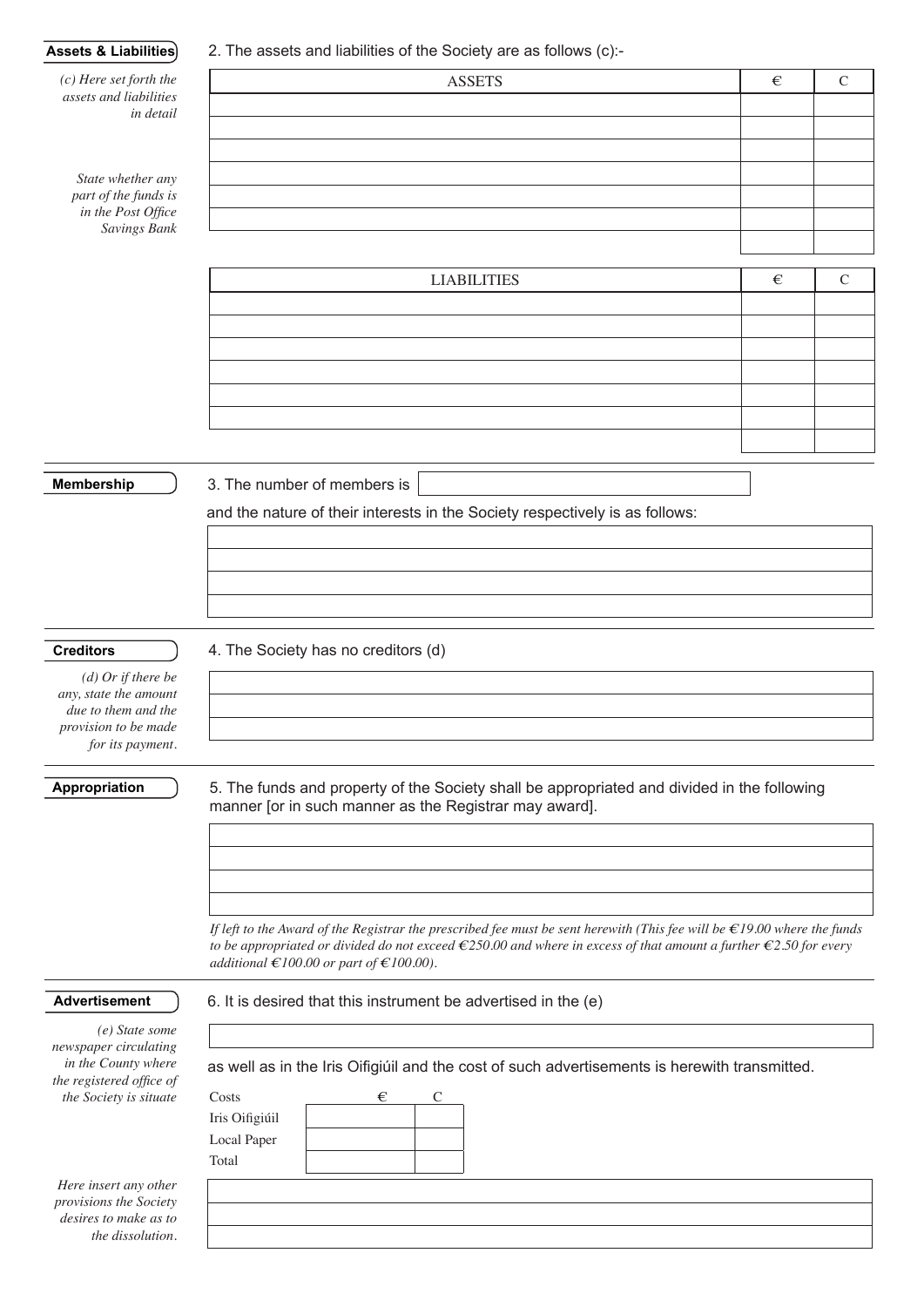| Signatures | Number of<br>Votes of each<br>Member | Name in block capitals or<br>$\label{thm:upper} type script$ |
|------------|--------------------------------------|--------------------------------------------------------------|
|            |                                      |                                                              |
|            |                                      |                                                              |
|            |                                      |                                                              |
|            |                                      |                                                              |
|            |                                      |                                                              |
|            |                                      |                                                              |
|            |                                      |                                                              |
|            |                                      |                                                              |
|            |                                      |                                                              |
|            |                                      |                                                              |
|            |                                      |                                                              |
|            |                                      |                                                              |
|            |                                      |                                                              |
|            |                                      |                                                              |
|            |                                      |                                                              |
|            |                                      |                                                              |
|            |                                      |                                                              |
|            |                                      |                                                              |
|            |                                      |                                                              |
|            |                                      |                                                              |
|            |                                      |                                                              |
|            |                                      |                                                              |
|            |                                      |                                                              |
|            |                                      |                                                              |
|            |                                      |                                                              |
|            |                                      |                                                              |
|            |                                      |                                                              |
|            |                                      |                                                              |
|            |                                      |                                                              |
|            |                                      |                                                              |
|            |                                      |                                                              |
|            |                                      |                                                              |
|            |                                      |                                                              |
|            |                                      |                                                              |
|            |                                      |                                                              |
|            |                                      |                                                              |
|            |                                      |                                                              |
|            |                                      |                                                              |
|            |                                      |                                                              |